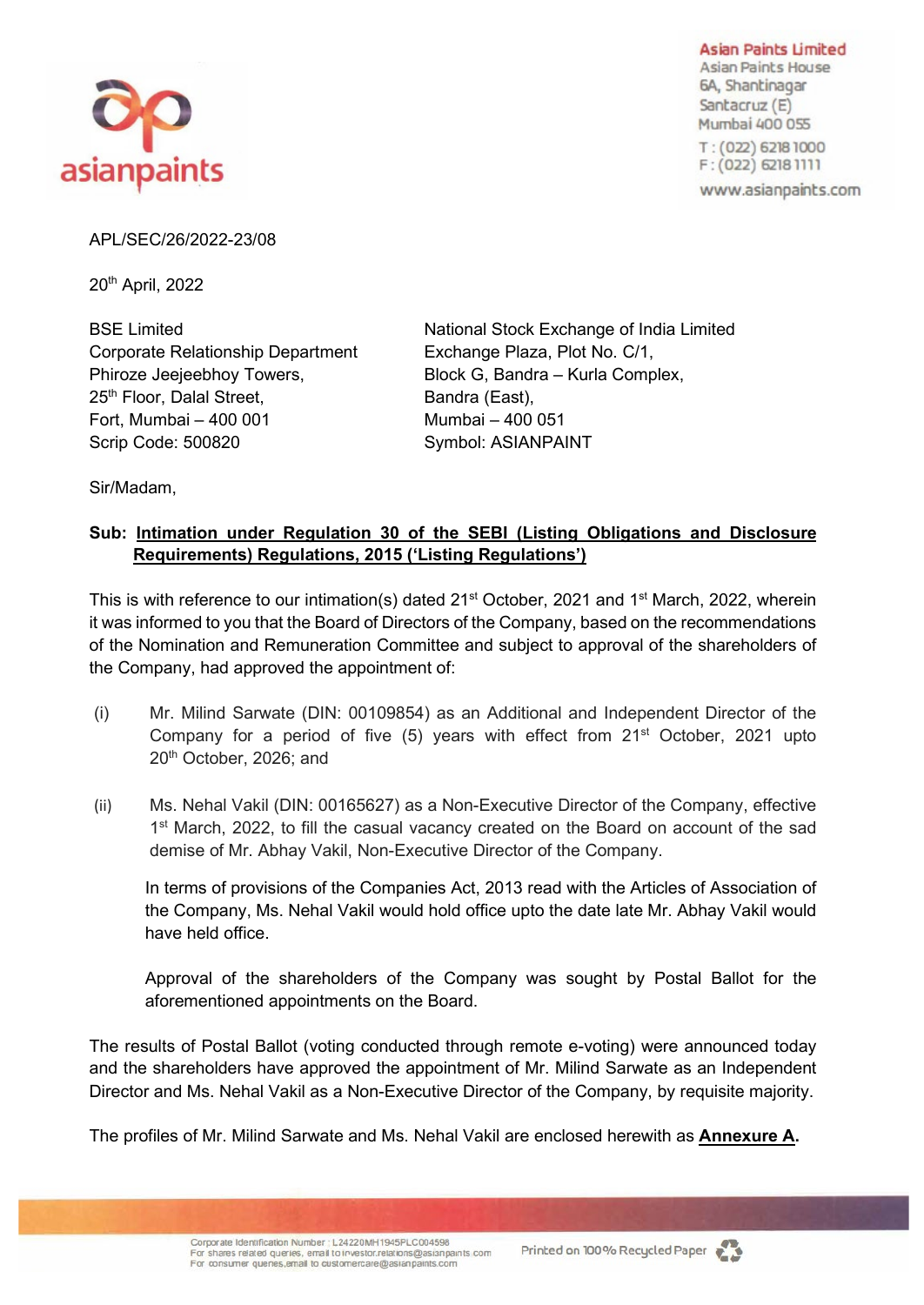

**Asian Paints Limited** Asian Paints House 6A, Shantinagar Santacruz (E) Mumbai 400 055 T: (022) 6218 1000  $F: (022)$  6218 1111 www.asianpaints.com

Mr. Milind Sarwate is not related to any of the Directors or Key Managerial Personnel or Promoter(s)/Promoter(s) Group of the Company.

Ms. Nehal Vakil is the daughter of Late Mr. Abhay Vakil, Non-Executive Director of the Company, and is a member of the Promoter(s)/Promoter(s) Group of the Company. She is also the cousin of Ms. Amrita Vakil, Non-Executive Director of the Company.

Based on the affirmtions received from Mr. Milind Sarwate and Ms. Nehal Vakil, we confirm that they have not been debarred from holding the office as a Director of the Company, by virtue of an Order passed by the Securities and Exchange Board of India or any other authority.

This is for your information and records.

Thanking you,

Yours truly,

## For **ASIAN PAINTS LIMITED**

JEYAMURUGAN RAMALINGAM JEYAPANDIYAN Digitally signed by JEYAMURUGAN RAMALINGAM JEYAPANDIYAN Date: 2022.04.20  $22:12:44 + 05'30'$ 

**R J JEYAMURUGAN CFO & COMPANY SECRETARY**

Encl: As above

Corporate Identification Number : L24220MH1945PLC004598 For shares related queries, email to investor, relations@asianpaints com For consumer quenes, email to customercare@asianpaints.com

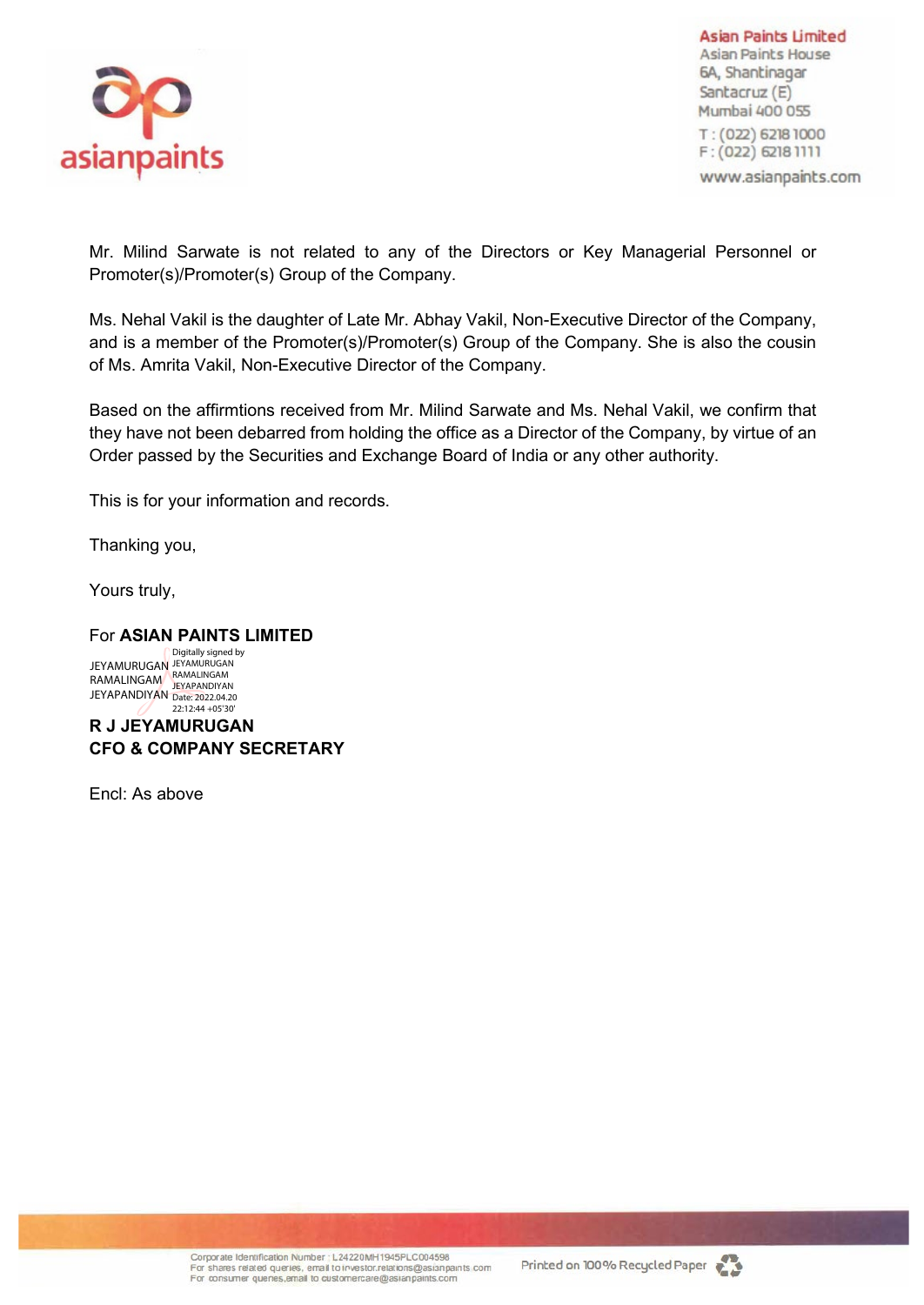## **Annexure A**

## **Name:** Milind Sarwate

## **Education:**

- Chartered Accountant (1983)
- Cost Accountant (1983)
- Company Secretary (1984)
- CII-Fulbright Fellow, Carnegie Mellon University, USA (1996)

**Age:** 62 years





Mr. Milind Sarwate is the Founder & CEO of Increate Value Advisors LLP. ('Increate' means 'Uncreated' or 'Undiscovered'). He provides advice & mentorship in business & social value creation, governance, and capability-building, leveraging his 38-year experience including long stints as CFO and CHRO in Marico & Godrej.

He invests in promising businesses and social enterprises. He has recently set up a not-for-profit company, Increate Foundation - that will focus on SEWA segments - Specially-abled, Education, Women and Aspirant under-privileged. He also serves on the Advisory Board of Educo, a School Support NGO.

He has been awarded ICAI CFO Award (2011), CNBC TV-18 CFO Award (2012) and CFO India Hall of Fame induction (2013).

He has been on listed company Boards, and Chaired Audit Committees since 2005. His current Independent Directorships, and Audit Committee roles, cover companies - both, listed and unlisted - across a range.